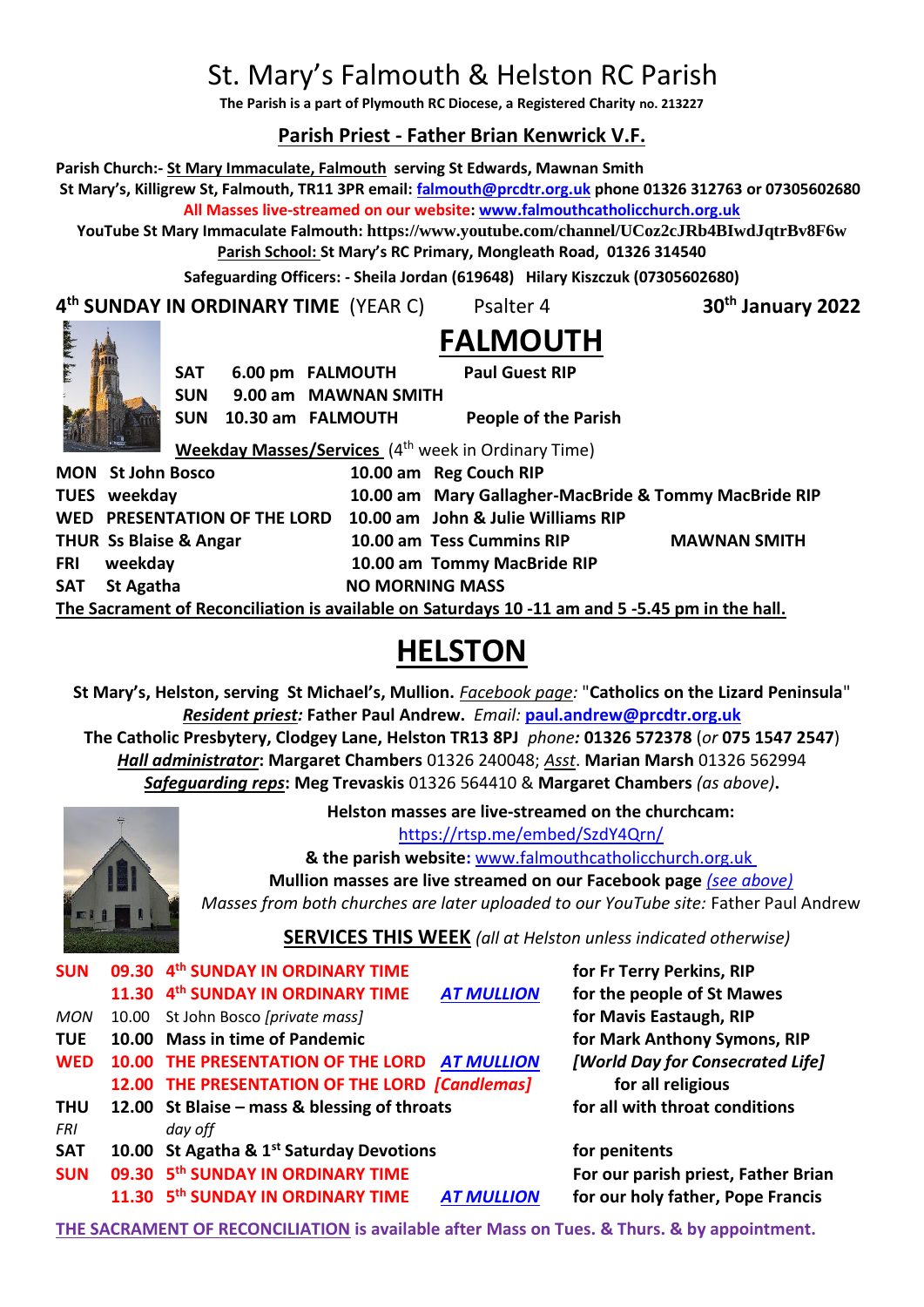# **Guidance for the celebration of Mass – COVID**

We have received updated guidance from the Bishops of England and Wales. The main points are as follows.

- 1. Those displaying symptoms of COVID19 should stay at home.
- 2. The wearing of masks is optional and there is no need for formal social distancing.
- 3. Churches should continue to ensure there is good ventilation, balancing the needs for church heating.
- 4. We should continue to sanitize hands on entry and exit of our churches. All ministers of Holy Communion should sanitize their hands before distribution of Holy Communion and continue to wear a face covering for this task.
- 5. Holy water stoups may be refilled and the water will be changed once a week. The usual form of church cleaning is now sufficient.
- 6. The Sign of Peace may now be offered for those who are comfortable with it.
- 7. For the time being Holy Communion will continue to be given under one kind only.
- 8. Congregational singing may continue and we are encouraged to wear a face covering when singing. However, it is recognized that not everyone will feel able to do so.

I hope this helps to clarify the current situation and we all keep in balance the need for personal safety and taking responsibility for that safety.

# **Helston & Mullion News**

**A VERY WARM WELCOME to all who are worshipping with us today**.

There is **coffee or tea after mass on Sunday** in the church hall at Helston.

New COVID regulations have been published for our churches. A copy of the regulations is available in the display stand, we are gradually returning to pre-lockdown status.

A huge thank you to all who helped make last Sunday's ecumenical service and the reception afterwards such a wonderful success. Bishop

Mounstephan's thoughtprovoking sermon is available for those who would like a copy.

Holy water stoups are now permitted again, but the **HOLY WATER DISPENSERS** in the porches of both churches will remain. Please bring a little bottle if you wish to take some home.



# **DATES FOR YOUR DIARY:**

**Sat 5th Feb:** First Saturday devotions return at Helston (from 09.40, mass at 10.00)

**Sun 6th Feb**: baptism, confirmation & 1st communion within the 11.30 mass at Mullion. **Mon 7th Feb:** Holy Hour, Benediction & chat beginning at 5.30 at Mullion.

**Thu 10th Feb:** Church meeting after 12 o'clock mass at Helston to discuss Lent.

**Sun 13th Feb:** Church meeting after mass at Mullion to discuss Lent.

**Mon 14th Feb:** Churches on the Lizard Peninsula open meeting at St Michael's Church, Mullion.

**Tue 15th Feb:** no mass at Helston *(Deanery Meeting at Bodmin).*

**Thu 24th Feb:** Quiz Evening at Helston beginning at 19.30.

**Wed 2nd Mar:** Ash Wednesday: LENT BEGINS.

# **Falmouth & Mawnan Smith News**

# **Church Opening**

The church in Falmouth will be open on Mondays, Tuesdays, Wednesdays and Fridays from 9.00 am to 1.00 pm.

# **First Holy Communion**

Classes for the children resume on Tuesday  $1<sup>st</sup>$ February at 3.25 pm at St Mary's School.

# **Holy Water**

Is now available in the dispenser in the porches if you wish to take some home, please bring a container. Holy water in the stoups will be changed weekly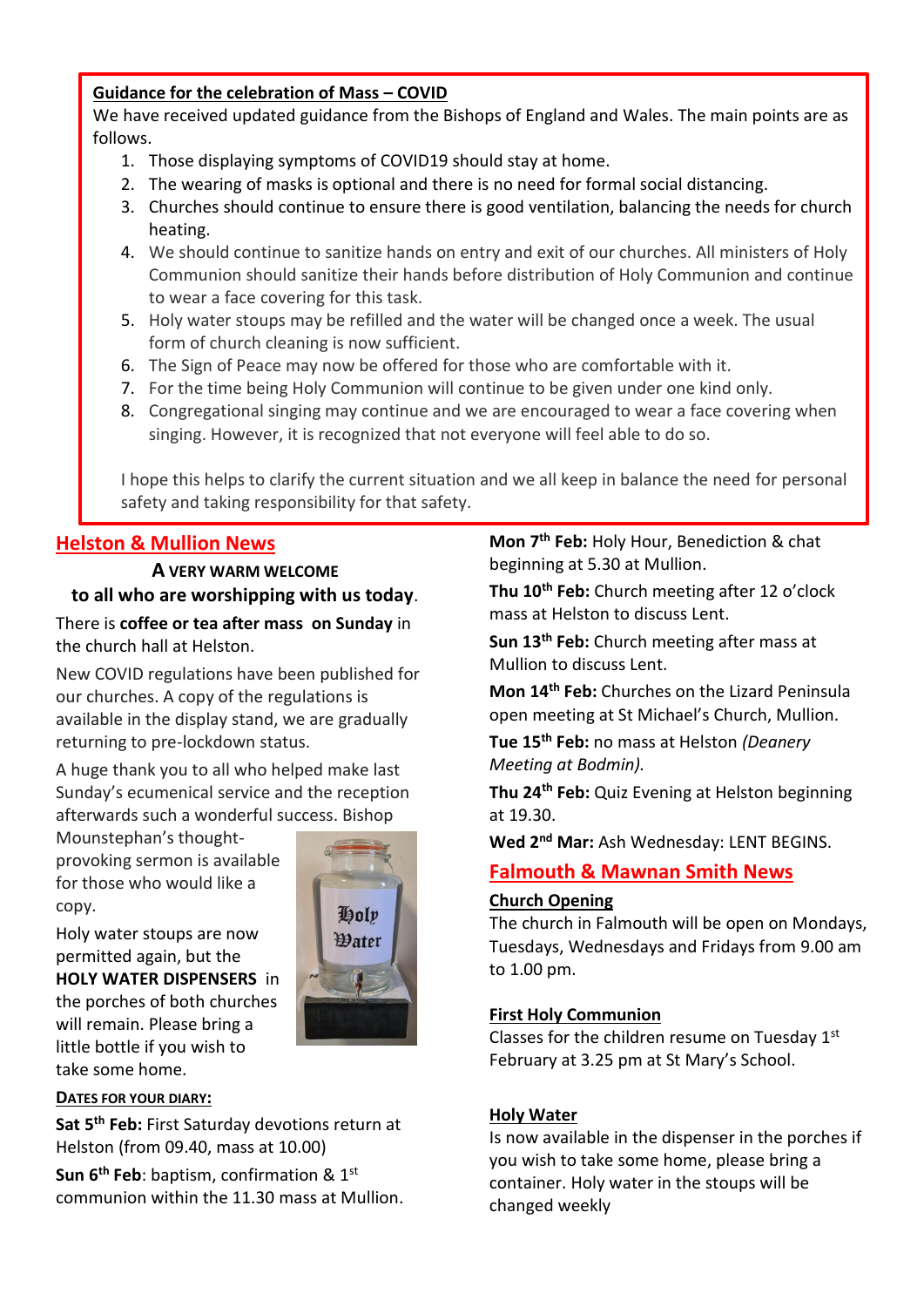# **News for Students**

Here is the schedule for this week:

**Monday 31st Food4Soul** at the Multifaith Chaplaincy in Penryn from 12-2pm. Please join us for Mass at 12 said by Fr Martin.

There will be a soup lunch with something sweet to finish with.

**Wednesday 2nd February Table Tennis** in the Parish Hall from 3:30-5 pm. £1 includes hot drinks and cake.

**Thursday 3rd February Drop in** at the Chaplaincy on Falmouth Campus from 2:30-4 pm. This is your chance to talk about faith, the church and your vision for the future. It's also a chance to have a quiet chat.

# **The Christian Life Community (CLC)**

is not so much an organization but a way of life inspired by the spirituality of St Ignatius.

We meet regularly in small groups to pray and share, supporting one another through the ups and downs of ordinary life. In listening to one another we grow to understand ourselves, deepen our relationship with God and discover more clearly how each one of us is uniquely called to respond to God's love. Falmouth CLC meet in the backroom of the parish hall every two weeks on a Thursday at 2.pm. And would love to welcome new members.

### **St Mary's Craft Club**

Meet every Wednesday morning 10.am – 12noon in the parish Hall.

We are small friendly group and would be delighted to welcome new members. No special skills needed; just an interest in craft. We also welcome anyone who has a particular skill/craft to share; we are always looking to learn something new. It is a great space to chat and get to know one another. Some of the crafts we have created in the past have been sold and the money donated to parish funds. Our meetings always involve a break for a hot drink and a biscuit. If you are interested in joining the group or have any questions, please contact Audrey Holley: 01872496276

### **KENYA**

We pray for Brother Francis Achieng in Kenya. It is a long time since we had any news from the seminary and we hope he is safe and well and able to continue his preparation for the priesthood on account of the pandemic

**Liturgy of the Word for children** (children's liturgy) This is a very important ministry for our children and young people. It presents the liturgy in an age appropriate and accessible way for them so that they have a better understanding of the Word of God. We need more adults to volunteer to help with this, full training, guidance and all materials will be given. If you think you might be able to help please give your details to the office. A DBS check will be required.

#### **Regular Events at Falmouth**

Mondays – Brownies & Guides 3.45 pm Wednesdays – Craft Club 10 am -12 noon Wednesdays - Table Tennis – 3.30 – 5.00 pm 2<sup>nd</sup> Tuesday - Justice & Peace 2.30 pm Last Tuesday – Living with Loss 2.00 pm 3 rd Sunday – Fairtrade after 10.30 Mass

# **News for All 4 Churches**

# **Caritas Events**

Tuesday 8 February 2022 Refugees and Migrants Online Event 5-6pm

On the Feast of St Bakhita, all are invited to join Caritas Plymouth for an hour of prayer, reflection and discussion on the challenges facing migrants and refugees and the opportunity to take action, including through community sponsorship. This is a free online event. You can register via this link <https://forms.office.com/r/K3uz5LLY2X> or by emailin[g caritas@prcdtr.org.uk.](mailto:caritas@prcdtr.org.uk)

# **CAFOD 60 TH ANNIVERSARY**

CAFOD celebrates it's 60<sup>th</sup> anniversary on February 5th

Last year £36.4 million was raised by the Catholic community in England and Wales, which was used to support communities in some of the most far off places in 35 countries

CAFOD's motto is "no one beyond reach" CAFOD also has an advocacy role and is currently standing with other Human Rights Defenders asking MPs to back a new law to hold UK companies to account when they fail to protect Human Rights and the Environment.